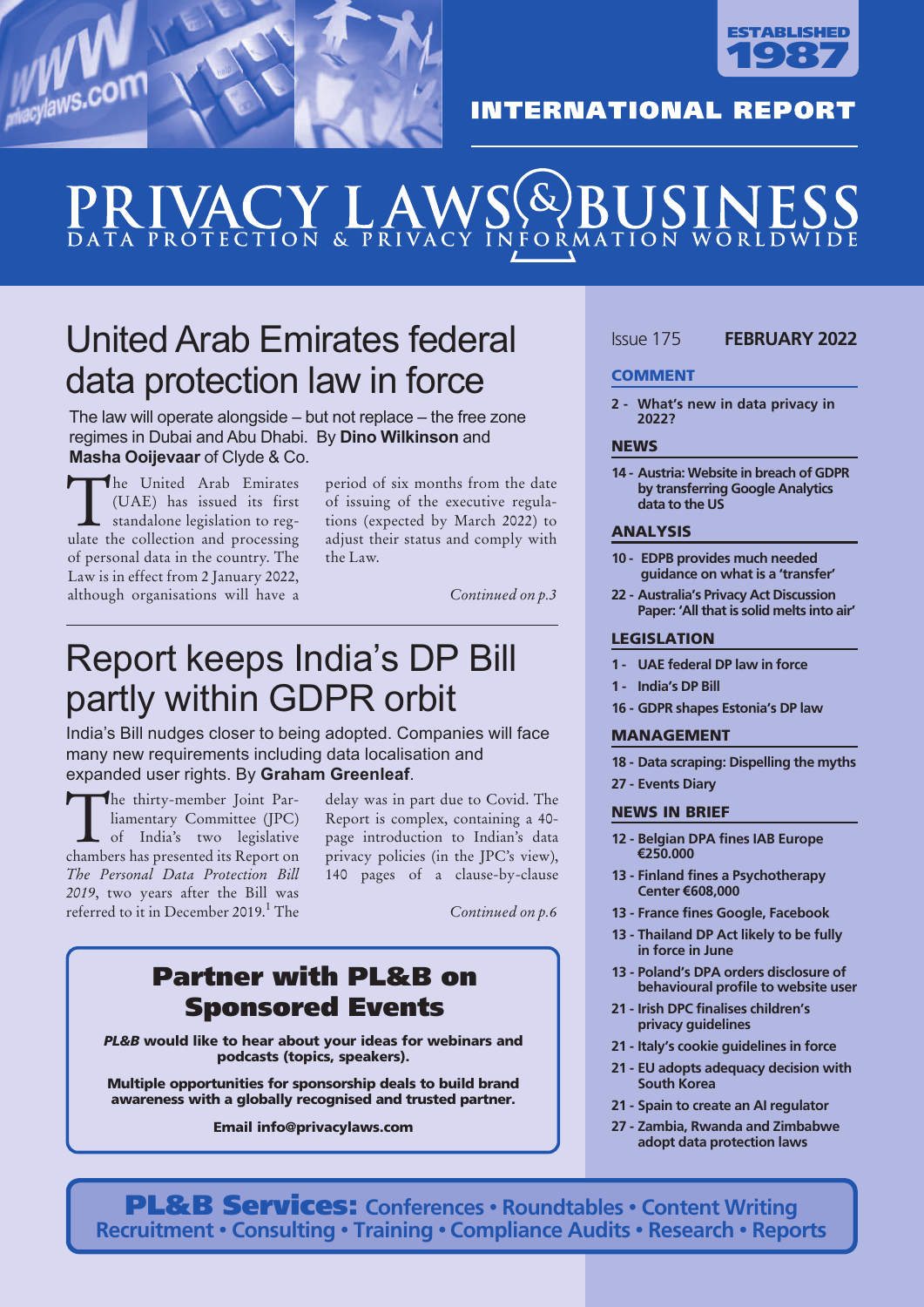# Austria: Website in breach of GDPR by transferring Google Analytics data to the US

The clash between EU GDPR rights and US surveillance law has culminated in a series of complaints, of which the first decision comes from Austria. By **Laura Linkomies**.

Austria's Data Protection<br>Authority has decided that an<br>Neurain website using the free Authority has decided that an version of Google Analytics is in breach of the GDPR data transfer rules and *Schrems II*, as personal data may become exposed to US intelligence agencies.

The decision by Austria's DPA<sup>1</sup> on 22 December 2021 says the dilemma lies with Google Analytics data transfers to the US, and whether the efforts made with using Standard Contractual Clauses and the Supplementary Measures are sufficient.

This case, brought by the campaigning group nyob against an Austrian website Netdoktor.at involved Google Analytics as it provided the statistical analysis of visitors to the website. The regulator said that the IP anonymization function was not properly implemented thus allowing analytics data, sent to the US, to be personally identified. The DPA therefore found that the website operator was in breach of GDPR A 44 which prohibits the transfer of personal data beyond EU/EEA, unless the recipient country has adequate protection.

#### **what happeneD?**

The complaint is just one of the 101 cases filed by nyob with Austrian and 13 other EU data protection authorities. The concentrated campaign led the European Data Protection Board to establish a taskforce to investigate the matter which involves 50 organisations that use Google Analytics. In this decision, Austria's DPA determined that Google Analytics was the processor, but it is not certain how other DPAs will see this matter in their jurisdictions, Dr Rainer Knyrim, Partner at law firm Knyrim Trieb in Austria told *PL&B* in an interview.

The processing of the anonymous

statistics takes place predominantly in data centres in Europe, but also by Google Analytics on servers outside the EEA.

Google said in its response<sup>2</sup> of April 2021 to Austria's Data Protection Authority that it had applied supplementary measures when launching Standard Contractual Clauses for Google Analytics. Although it says it had baseline encryption and pseudonymisation in place, the DPA considered that the mere possibility of identification was still present, and was doubtful whether the measures taken would actually prevent or limit access by US intelligence agencies. The DPA thinks that even if Google had encryption in place, it is not an adequate measure if Google also has the key.

The DPA said that the cookies set when visiting the website contained unique user identification numbers: "The combination of cookie data and IP address allows tracking and the evaluation of geographical localization, Internet connection and context of the visitor, which can be linked to the cookie data... This would also include data such as the browser used, the screen resolution or the operating system (device fingerprinting)."

Dr Knyrim clarified: "The DPA ruled that even if third parties could not access the online identifiers, Google could read them in plain text and any supplementary measures were therefore not adequate."

#### **juSt the Start for googLe**

Google says it has received enquiries about the functioning of Google Analytics in terms of data transfers from the EU to US not just from Austria, but also from the regulators in France and Belgium. It says that Google Analytic is "highly customisable and can therefore be implemented in many

different ways, which lead to a wide spectrum of data that individual website owners can choose to collect." It goes on to say that website owners determine the purposes for which they collect data.

The Netherlands' DPA also has its eye on Google Analytics, as it is currently investigating two complaints about the use of Google Analytics in the Netherlands.

Max Schrems, honorary chair of noyb.eu said: "Instead of actually adapting services to be GDPR compliant, US companies have tried to simply add some text to their privacy policies and ignore the Court of Justice. Many EU companies have followed the lead instead of switching to legal options."

#### **fight bacK**

In a 19 January blog<sup>3</sup>, Kent Walker, President, Global Affairs & Chief Legal Officer, Google & Alphabet says that it is time for a new EU-US data transfer framework.

"Businesses in both Europe and the US are looking to the European Commission and the US Department of Commerce to quickly finalize a successor agreement to the Privacy Shield that will resolve these issues", he says.

Referring to the Austrian case and US surveillance, Walker notes that "Google has offered Analytics-related services to global businesses for more than 15 years and in all that time has never once received the type of demand the DPA speculated about."

#### **wiLL there be a fine?**

No fine has been set as yet. The authority says that any penalty would be set against the website and not Google, which is regarded as a "processor" in this case.

Austria's DPA has not been able to set a fine against Netdoktor as it had